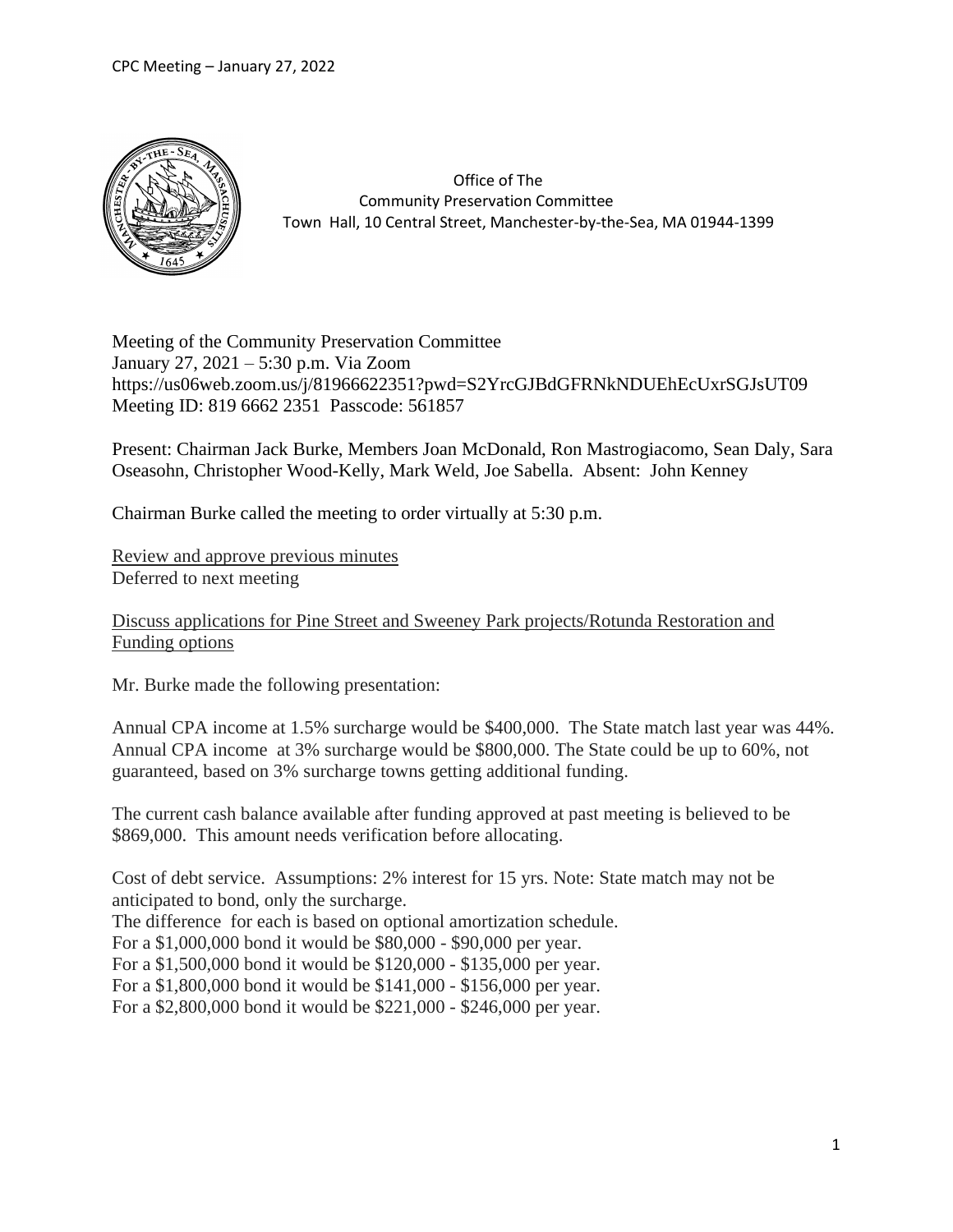Parks and Rec Project Applications are Pine Street Field - \$800,000 Sweeney Park Project - \$1,500,000 - \$2,000,000 Total - \$2,300,000 - \$2,800,000

## Options:

Option A: \$2.3 million - Paid fully bonded- \$184k- \$207k debt service for 15 yrs Option B: \$2.3 million - Paid with \$500k CPA grant from FY23 and Bond of \$1.8 million=\$2.2 million would be \$141k -\$156k debt service for 15 yrs Option C: \$2.8 million - Paid with \$500k CPA grant from FY23 and Bond of \$2.3 million would be \$184k- \$207K debt service per year. Note: Debt service starts a year after it is approved.

Mr. Burke's commented as follows: Based on the above, all would take a significant bite out of annual income for 15 years and effect future grants for 15 years. Only option B comes close to being feasible. He asked if it could work.

He said an important point to consider is that any bond issue over \$1million requires a two-thirds approval vote at the ballot after a simple majority vote approval at Town Meeting. Should the applicant consider phasing the projects seeking one bond at the spring town meeting for \$950,000 to fund Pine St without any additional CPA cash and another bond for a similar amount at the next years Town Meeting for Sweeney, CPA would then contribute \$700-\$800k. Assuming Pine Street Field cost \$800k, there would be \$150k remaining for Sweeney Example: \$150k leftover

\$800k CPA grant \$900k bond TOTAL: \$1,850,000

He noted that the net result over two town meetings would be Pine Street Field fully funded FY23 at Spring 2022 Town Meeting, and Sweeney Park would be funded with \$1.85 million over two Town Meetings

CPA would pay debt service on \$1.85 million bond at \$145k-\$160k annual debt service after a cash grant of \$800k

Mr. Kelley asked why this is not dealt with in some sort of warrant article prepared to change the two-thirds vote.

Mr. Burke responded that the way to avoid a ballot is to do successive smaller amounts.

Parks and Rec Director Cheryl Marshall reported that all the numbers that Parks and Rec used are estimates right now. None of the numbers are exact.

## Rotunda Restoration

Mr. Burke noted that the Rotunda has been damaged by a recent storm.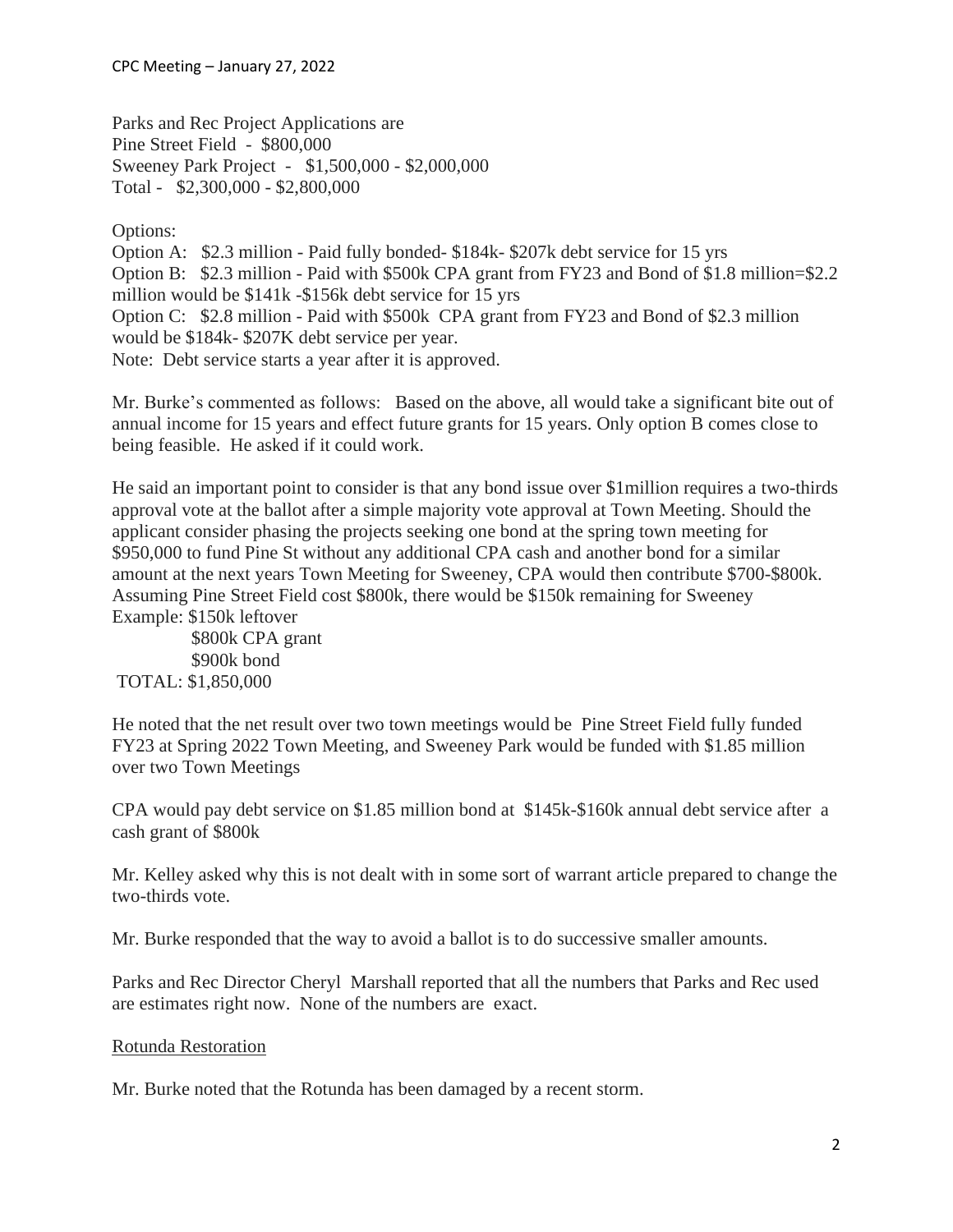Harbormaster Bion Pike reported that it will be two or three years before the Rotunda structure will be condemned. The pilings were put in in the 1970s. The pilings that are still good can be wrapped to keep the worms out of them. He suggested that DPW Engineer Nat Desrossiers or DPW Director Chuck Dam be consulted and have a discussion with the engineer firm.

Mr. Weld said the Finance Committee will be reviewing all the budgets submitted. The Parks and Rec Department has a study in 2027. This cannot be called an emergency. The pilings are not anchored in solid ground. These things have been under discussion for years. Mr. Weld suggested getting the information from the engineering firm.

## ROTUNDA \$5,000,000-?

Mr. Burke submitted the following for financing the Rotunda:

\$5,000,000 would not be possible at current CPA surcharge of 1.5%.

We would need to double the surcharge to 3% and bring surcharge to \$800k plus match estimated \$40% = \$320k for a total of \$1,120,000 per year of anticipated income. The debt service for \$5,000,000 would be \$400k- \$450k per year for 15 years would require two-thirds vote at ballot. The Total Debt would be \$6.85 million with payments of \$545k-\$610k per year for 15 years.

In his memorandum to the Committee submitted earlier in the day, Mr. Burke noted Factors to consider:

- Surcharge increase requires votes (simple Majority at both) approvals at Town Meeting and at the ballot at town election . Bond over \$1 million needs two-thirds vote at ballot
- Funds from additional surcharge after approval are delayed 2 years from vote since surcharge would go into effect in FY 24 if voted in 2022 Town Meeting with extra match arriving in FY 25. The funds voted at April 2022 meeting are actually being collected through July 1, 2023.

Discussion ensued....

Mr. Mastrogiacomo said he likes the phased approach; start with small and work our way to the larger. He said he thinks it is a good idea to raise the surcharge in Phase II.

Ms. Oseasohn said phasing makes sense. We do not have all the information we need. With the rotunda it is early in the process. We need the information to bring it into the phased approach. We need to put together a good financial plan and a good communication plan. We need to do a lot of ground work to build support.

Mr. Sabella said the surcharge should move forward. The damage to the Rotunda with the impending storm this weekend. It should be looked at to see what the results are. He recommended moving forward in working on rebuilding the rotunda and go from there.

Ms. McDonald asked if we do not take on the Rotunda, who would?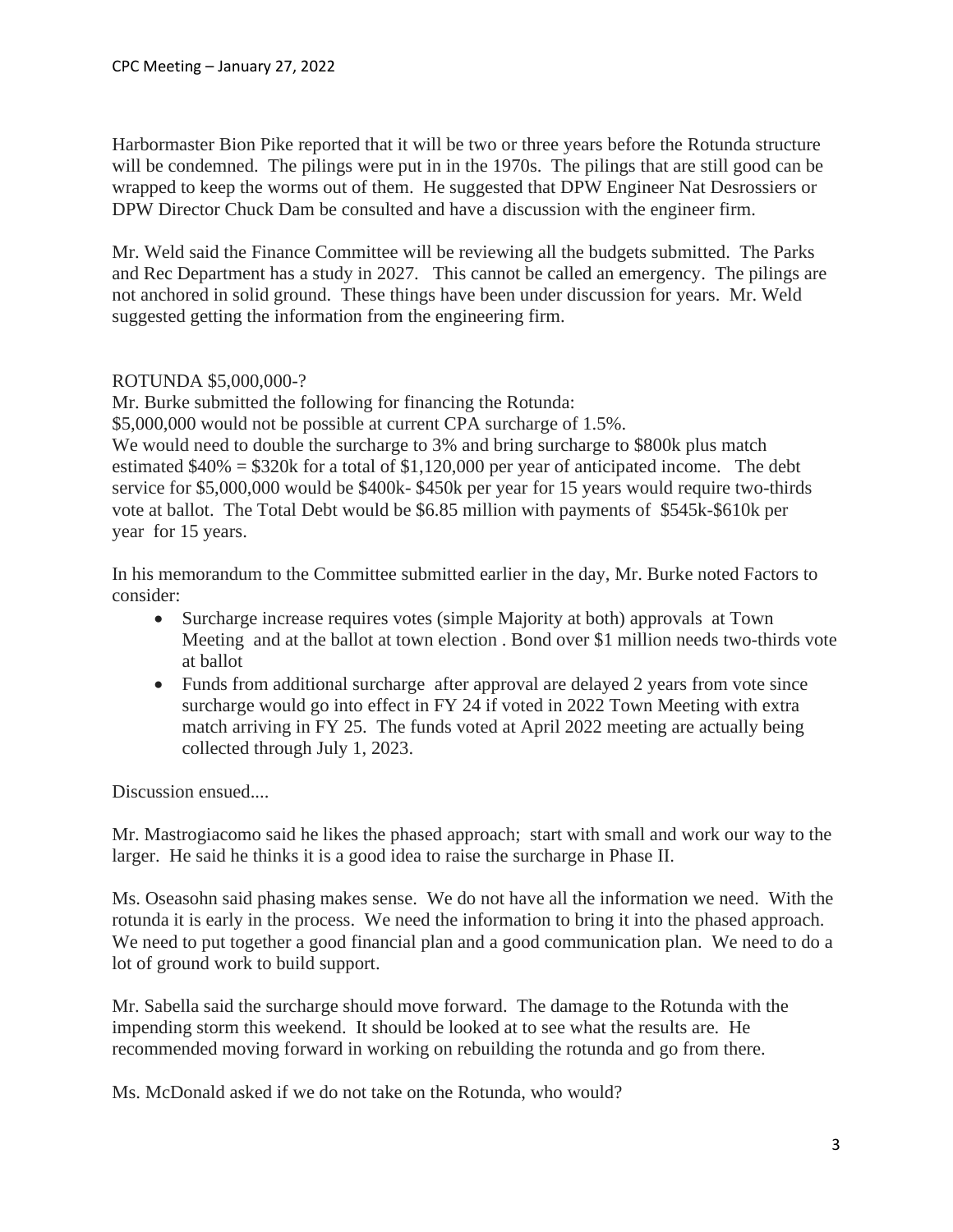Mr. Pike said there is a potential funding source in the Seaport Economic Council. They did the Masconomo Park Seawall, the Fisherman's Facility and Tucks Point Dock. The most they could get would be \$1,000,000. Grants have been written through the Harbor Department. The dates for submitting grant requests are May 1 and November 1. They are timely in their decisions. He described the application process as "one of the easiest". Apply for engineering and then apply for construction. The engineering process for the Rotunda would be 1 ½ years.

Mr. Daly recommended starting with the Pine Street Field funding.

Ms. Marshall said that the Pine Street Field engineering is scheduled to be ready in March. Sweeney Park has the same timeline.

Mr. Kelley said we don't have solid numbers in front of us. We need to get a ballot committee going to raise the surcharge.

Mr. Burke said it needs to be done. A phased approach would be better. The money from the CPA surcharge does not kick in until Fiscal 2024. We can't realistically expect to raise the surcharge to 3% and get a bond approved for \$7 million at this spring's town meeting. Will need support of Boards and to have public hearings. Move forward and ask for 3% surcharge.

Mr. Kelley said we will seriously consider trying to do the work but he wants to see a successful campaign to alter the two-thirds ballot.

Mr. Burke recommended bringing the surcharge to the Fall Town Meeting.

Ms. Oseasohn that makes sense to her. Not a simple process. Fall target seems more doable.

Regarding Pine and Sweeney Fields, Mr. Burke asked if there were any strong feelings. Would the Committee ask for one large bond to support both?

Mr. Daly recommended keeping the surcharge at 1 ½% and go to ballot for Parks and Rec.

Mr. Burke queried do we vote Sweeney with cash on hand and then both? Do we vote Pine and then Sweeney?

Mr. Mastrogiacomo if we pay cash will there be money for other projects/

Mr. Burke stated: "New funds to replenish CPA account are available July 1st 2023 (FY24) of approximately \$550k" These are funds we allocate to new applications received by 12/1/22,vet, and then bring before town meeting in spring 2023.

Mr. Weld suggested possibly accelerating the \$150k plus that is planned for 2027 Rotunda engineering study in order to get accurate estimates for bonding so FINCOM can look at total cost.

Mr. Burke said the Pine Street estimate is \$800,000. Sweeney numbers are all over the place.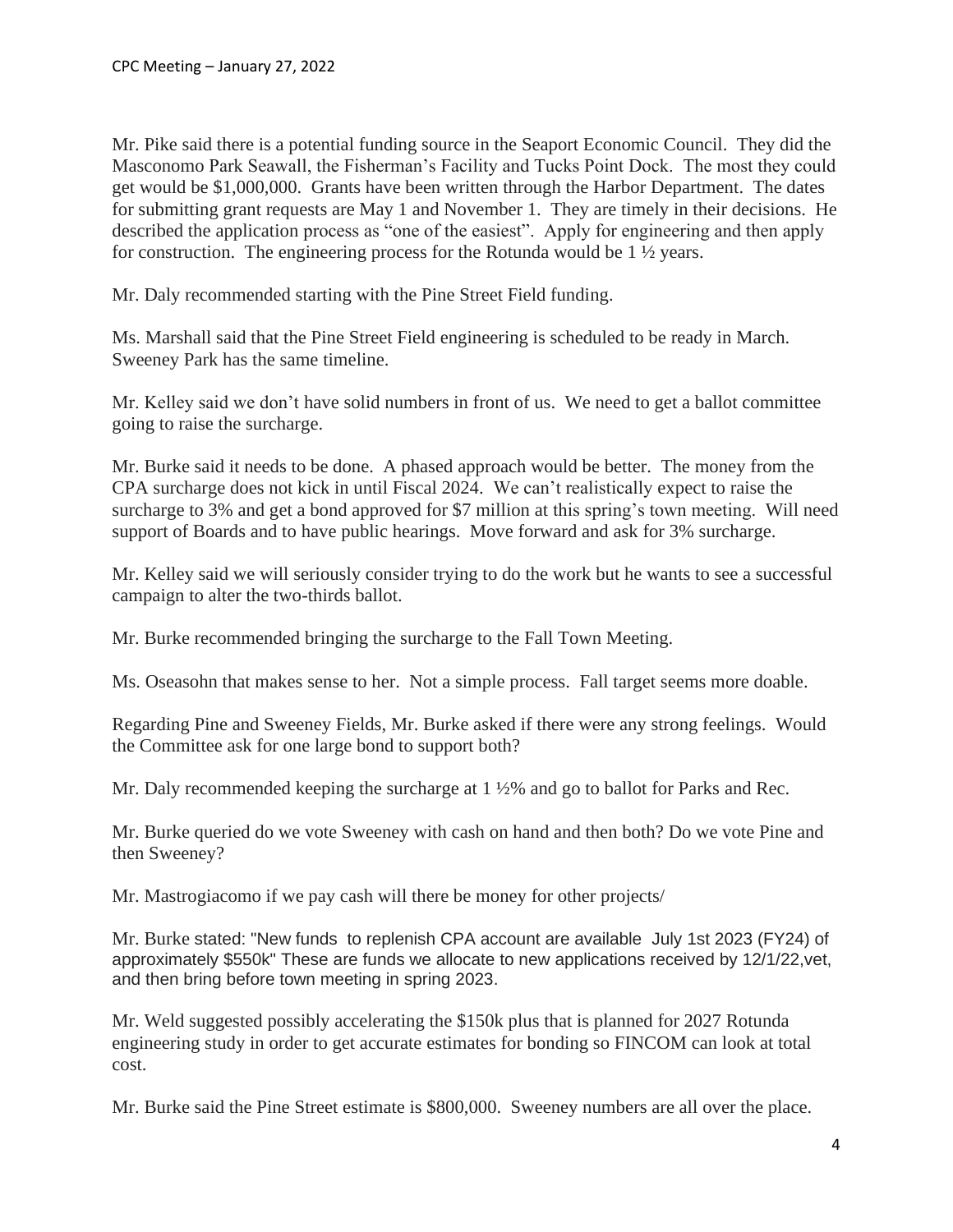Mr. Weld said take the \$150 that is 2027 in this year to complete engineering to consider a bond. The Finance Committee will look at the total cost. If you look at it in context of the fiveyear total plan there is a lot of money to be spent.

Mr. Weld said there are expenses for the Culvert, the DPW Building, the overall picture to the towns people and their overall leverage.

Mr. Mastrogiacomo said we do not have numbers. With money the way it is with the labor shortage and the supply shortage, the numbers may not be true.

Mr. Burke said we need to sit down with Town Administrator Federspiel and see what the Board of Selectmen would support: Pine Street Field; Rotunda; Sweeney Park

Mr. Kelley asked where is the estimate for the Fields.

Ms. Marshall said it is in the Athletic Fields Master Plan in her office.

Ms. Marshall suggested doing a Rotunda study with other than CPA funds.

Mr. Weld said we need funds to pay for the study. How would we accumulate the \$800,000 in the CPC?

Mr. Burke said we did not spend it all. The match was 16% one year and then rapidly went higher.

Mr. Kelley said the work on the Rotunda is not the Harbor Master, it is the Parks and Rec. We need to seriously consider an engineering study sooner rather than later.

Mr. Burke said he would talk with the Town Administrator about the Rotunda.

Mr. Weld said he would ask the Finance Committee if it will come from reserve or other sources.

Review previous votes to amend wording and allocate funding from new or existing funding where needed Defer to next meeting

Surcharge increase discussion Continue discussion next meeting

CPC 5-yr plan (Update any changes ?) Defer to next meeting

Review ongoing project status Defer to next meeting